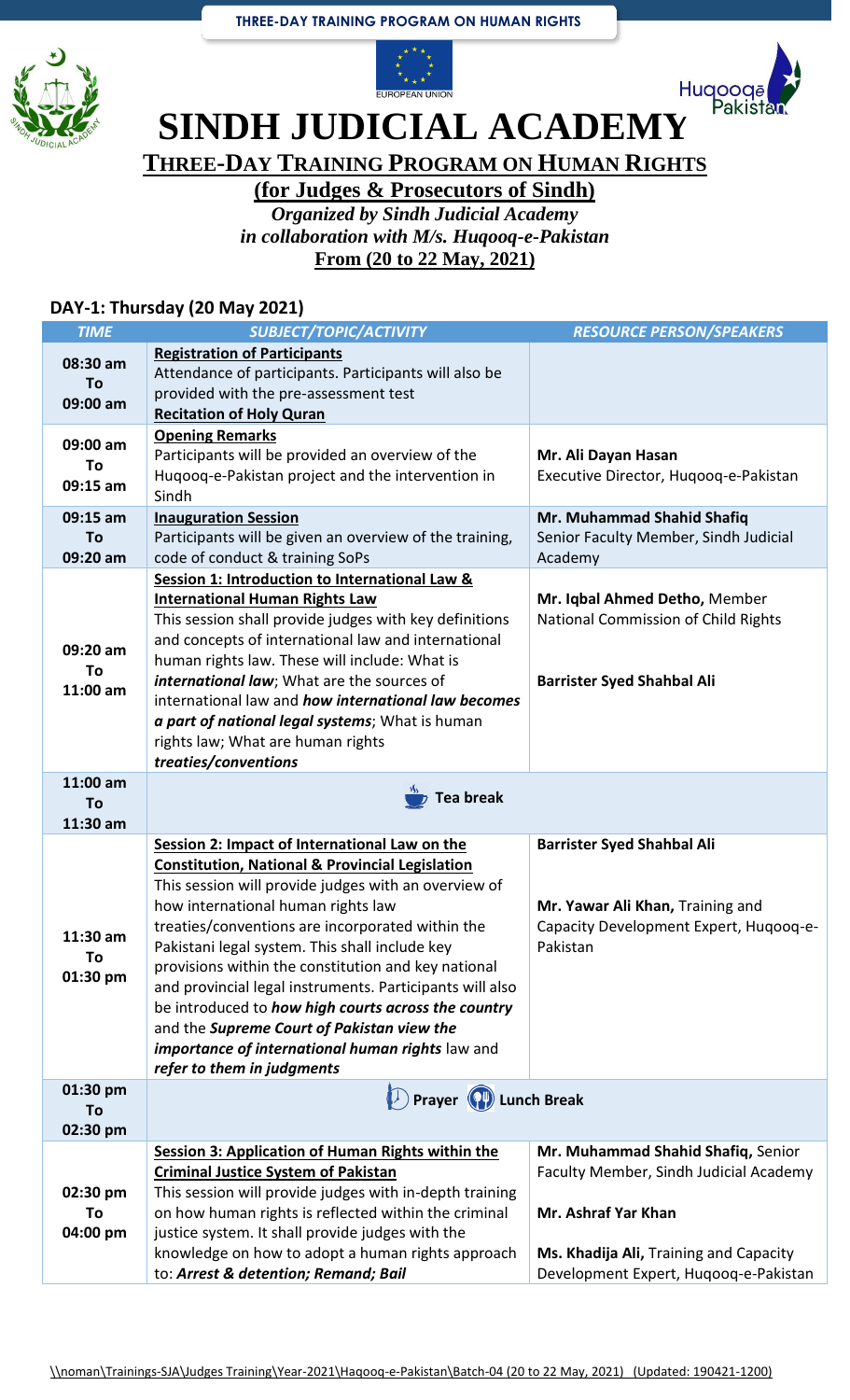## **THREE-DAY TRAINING PROGRAM ON HUMAN RIGHTS**







**SINDH JUDICIAL ACADEMY** 

**THREE-DAY TRAINING PROGRAM ON HUMAN RIGHTS**

**(for Judges & Prosecutors of Sindh)**

*Organized by Sindh Judicial Academy in collaboration with M/s. Huqooq-e-Pakistan* **From (20 to 22 May, 2021)**

## **DAY-02: Friday (21 May 2021)**

| <b>TIME</b>                  | SUBJECT/TOPIC/ACTIVITY                                                                                                                                                                                                                                                                                                                                                     | <b>RESOURCE PERSON/SPEAKERS</b>                                                                                                                                                                             |
|------------------------------|----------------------------------------------------------------------------------------------------------------------------------------------------------------------------------------------------------------------------------------------------------------------------------------------------------------------------------------------------------------------------|-------------------------------------------------------------------------------------------------------------------------------------------------------------------------------------------------------------|
| 08:30 am<br>To<br>08:35 am   | <b>Recitation of the Holy Quran</b>                                                                                                                                                                                                                                                                                                                                        |                                                                                                                                                                                                             |
| 08:35 am<br>To<br>08:45 am   | Day 1 Recap:<br>Participants will be given a recap of the thematic areas<br>covered during the first day of the training.                                                                                                                                                                                                                                                  | Mr. Muhammad Shahid Shafiq,<br>Senior Faculty Member, Sindh Judicial<br>Academy                                                                                                                             |
| 08:45 am<br>To<br>10:00 am   | <b>Session 3: Application of Human Rights within the</b><br><b>Criminal Justice System of Pakistan</b><br>This session will provide judges with in-depth training<br>on how human rights is reflected within the criminal<br>justice system. It shall provide judges with the<br>knowledge on how to adopt a human rights approach<br>to: Arrest & detention; Remand; Bail | Mr. Zeeshan Manzoor,<br>Additional Registrar, High Court of<br>Sindh<br>Mr. Ashraf Yar Khan                                                                                                                 |
| $10:00$ am<br>To<br>11:30 am | Session 4: Role of Trial Courts in the Context of Human<br><b>Rights</b><br>The module shall further provide judges with<br>information on how human rights affects fair trial.<br>Specific importance shall be given to: Proper legal<br>assistance; Dispensation of Justice; Administration of<br><b>Justice</b>                                                         | Mr. Muhammad Shahid Shafiq,<br>Senior Faculty Member, Sindh Judicial<br>Academy<br>Ms. Khadija Ali, Training and Capacity<br>Development Expert, Hugoog-e-<br>Pakistan<br><b>Barrister Syed Shahbal Ali</b> |
| 11:30 am<br>To<br>12:00 pm   | <b>Tea break</b>                                                                                                                                                                                                                                                                                                                                                           |                                                                                                                                                                                                             |
| 12:00 pm<br>To<br>01:30 pm   | <b>Session 5: Sensitisation of Judges &amp; Prosecutors</b><br>This session will focus on sensitizing participants with<br>respect to Gender, rights of disabled persons &<br>children                                                                                                                                                                                     | Mr. Muhammad Shahid Shafiq<br>D&SJ/Sr. FM, SJA<br><b>Barrister Syed Shahbal Ali</b>                                                                                                                         |
| 01:30 pm<br>To<br>02:15 pm   | Prayer (1) Lunch Break                                                                                                                                                                                                                                                                                                                                                     |                                                                                                                                                                                                             |